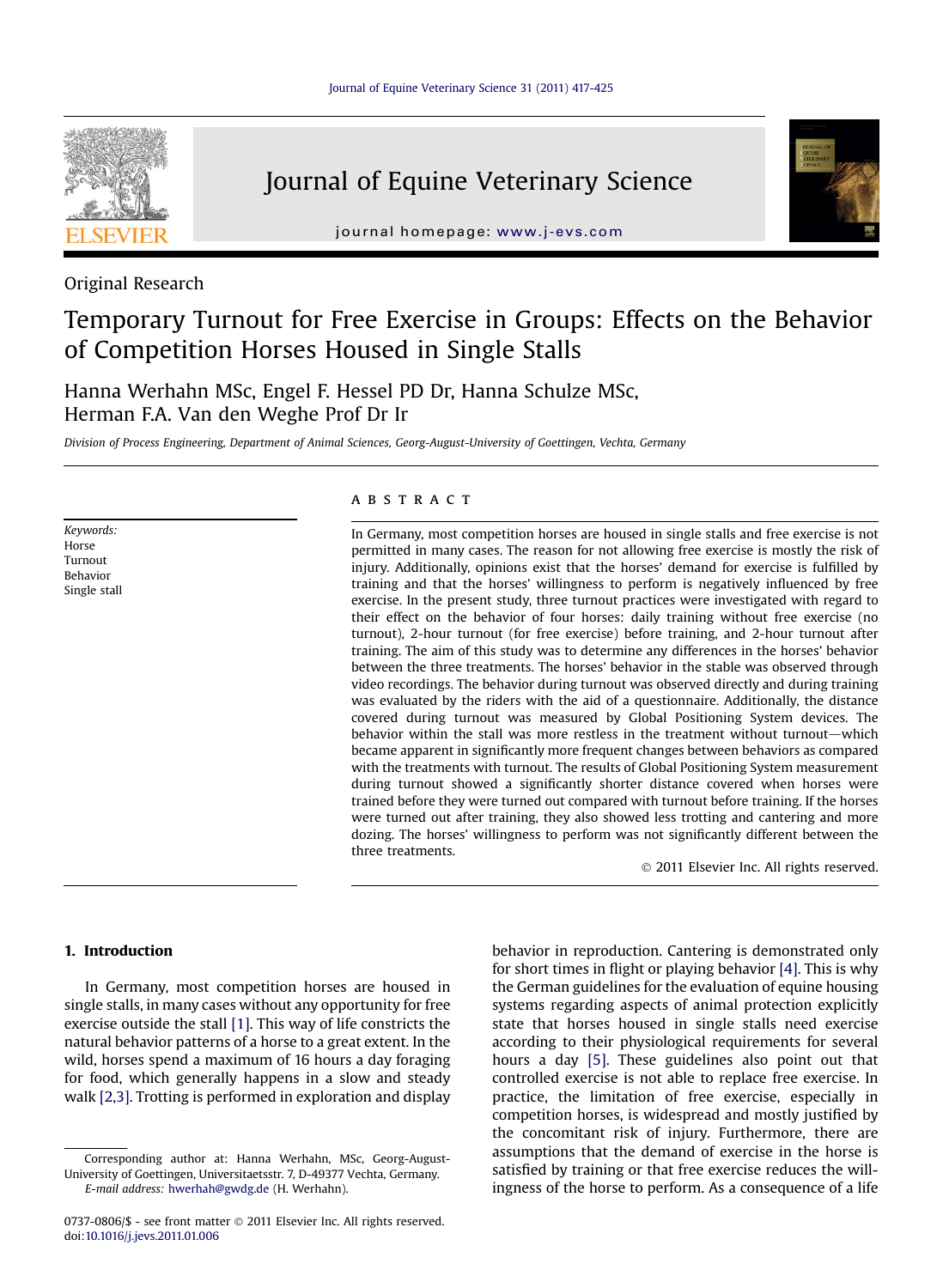<span id="page-1-0"></span>predominantly spent in stables, many horses suffer from diseases of the musculoskeletal system [\[6-8\]](#page-7-0) and respiratory system [\[9,10\],](#page-7-0) as well as abnormal behavior [\[11-13\]](#page-7-0).

As behavior is a consequence of motivational states, behavior quantification indicates the intension of motivation in the animal. Therefore, to the experienced observer, the behavior of an animal provides information on the state of its well-being, and thus on the animal welfare qualities of a particular housing system [\[14\].](#page-7-0) Earlier investigations have revealed that locomotion activity during turnout is reduced if horses are trained in a circular horse walker before turnout as compared with no training at all [\[15\].](#page-7-0) It was concluded that training is able to partly fulfill a horse's exercise requirements. Furthermore, it was found that horses behave much quieter during turnout if it happens daily compared with turnout once a week [\[16\].](#page-7-0) Caanitz et al [\[17\]](#page-7-0) observed that horses that were trained on a treadmill five times a week spent more time lying down at night as compared with a group that was not trained.

The aim of the present study was a systematic investigation of the influences of three turnout practices on the behavior of a group of competition horses housed in single stalls. As they are widely used in Germany, the turnout practices "2-hour turnout before training" (TBT), "2-hour turnout after training" (TAT), and "training without turnout" (no turnout  $=$  NT) were selected. The behavior patterns of the horses in the stable, during turnout and training were considered so that it could be revealed which of the investigated treatments combine both the horses' and the riders' requirements in the best way possible.

## 2. Materials and Methods

## 2.1. Location of the Study

The research was undertaken in a stable in Settmarshausen (county of Goettingen, Lower Saxony, Germany) in the period between May 11, 2008 and June 19, 2008. The stable contained 24 single stalls (size: 3.00 m  $\times$  3.80 m) in two rows, with an aisle (width: 3.00 m) in the middle (Fig. 1). The stalls were separated by 1.20 m hardwood walls with 2.05 m vertical lattice bars (distance between bars: 5.80 cm) on top. The fronts had sliding doors (width: 1.50

m) made up of the same material. The brick walls of the stable building formed the back of the stalls. There was no way in which the horses could possibly put their heads outside or into the aisle. The stable ceiling height was 3.26 m. Along the long sides of the stable, 28 windows (size: 1.00 m  $\times$  1.00 m) in a row formed light bands underneath the ceiling. The windows were left open slightly for ventilation. Two doors (size:  $3.00 \text{ m} \times 3.00 \text{ m}$ ) at the ends of the aisle were open day and night. Each stall was equipped with a feeding trough for concentrates, an automatic drinking trough, and a salt block. Four stalls situated next to each other were used for the investigation (Fig. 1).

Next to the stable, to the east, was a 35 m  $\times$  50 m sand area used for riding and turnout. The area was bordered by a wooden fence (height: 1.5 m), with an electrical band on top. For the study, a turnout area of 10 m  $\times$  35 m was separated by an electrical fence. This size was selected to give the horses enough space for free exercise (walk, trot, and canter were possible; the German guidelines advise a minimum of 150  $m<sup>2</sup>$  for two horses [\[5\]](#page-7-0)) and to allow training of the horses in the remaining area.

During the investigation, the air temperature varied between  $9^{\circ}$ C and  $23^{\circ}$ C and the relative humidity varied between 51% and 99%.

## 2.2. Animals

Four German Warmblood Horses (height between 1.63 and 1.70 m; weight between 600 and 650 kg) were used for the investigation. All four horses were schooled in dressage and show jumping and—except for horse  $3$ —were deployed in competitions in one of these disciplines. Horse 1 (H1) was a 9-year-old Hanoverian mare, who had competed in dressage up to intermediate class and was schooled in show jumping at novice level. Horse 2 (H2) was an 8-year-old Hanoverian mare, who had competed in show jumping up to advanced class and was schooled in dressage at intermediate level. Horse 3 (H3) was a 5-yearold Hanoverian gelding, schooled in dressage and show jumping at prenovice level. Horse 4 (H4) was an 11-yearold gelding from Saxony-Anhalt, who had competed in show jumping up to advanced class and was schooled in dressage at intermediate level. All four horses were housed



Fig. 1. Outline of the stable including the positions of the experimental stalls (horses 1 to 4) cameras, and computer.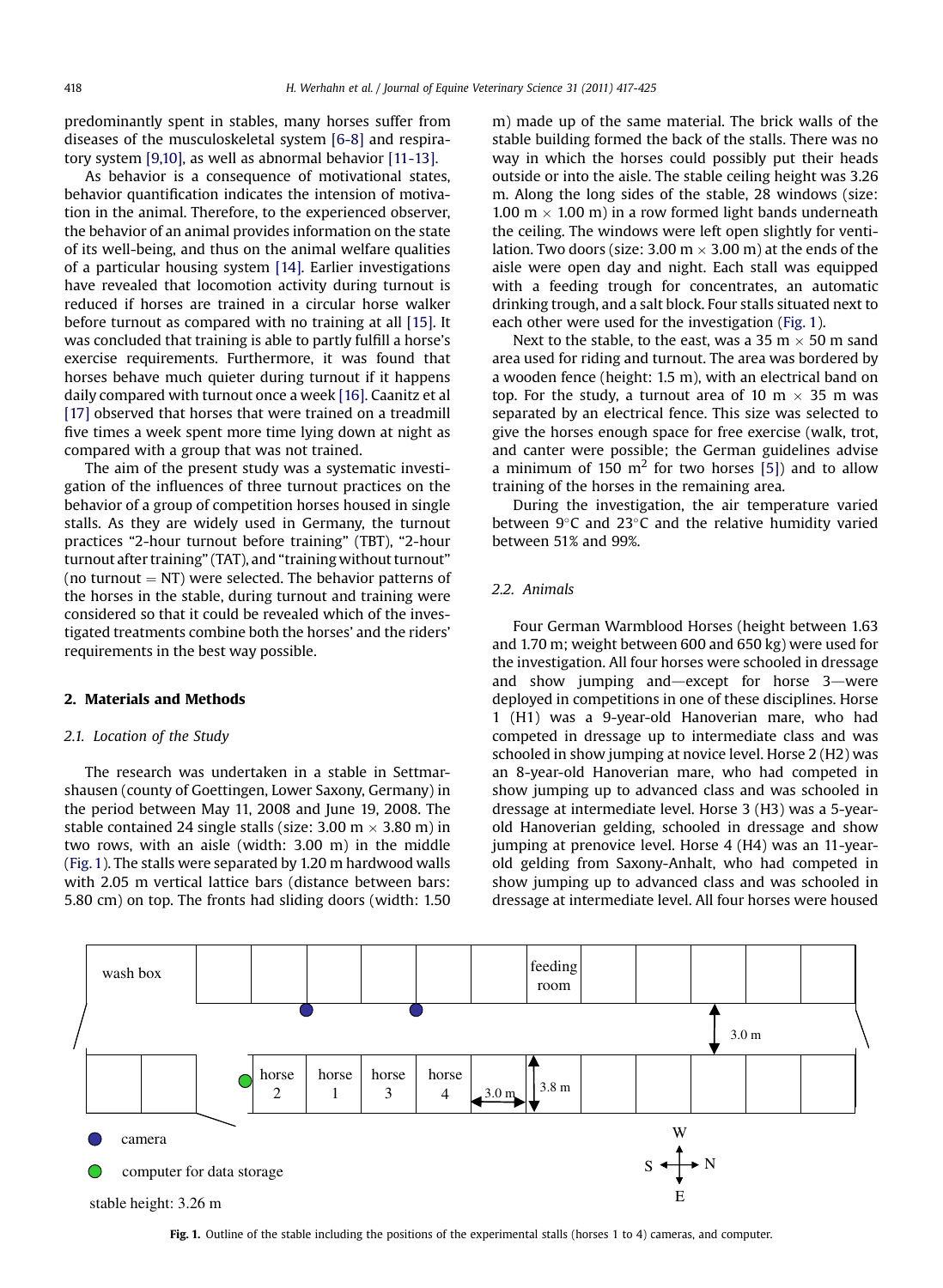in the experimental stable and turned out three to four times a week (for  $1-2$  hours in groups of two to four horses) for a minimum of 3 months before the investigation was started. For the investigation, H1 and H2 remained in their own stalls. They were also used to joint turnout. H3 and H4 were moved into their experimental stalls and acclimatized to joint turnout 2 weeks before the investigation started. The riders were asked to retain their way of training during the investigation according to their normal routine.

## 2.3. Bedding Materials and Feed

All experimental stalls were strewn with wheat straw. New straw (about 10 kg per stall) was given every morning after feeding. The stalls were mucked out once every 4 weeks.

Concentrates (oats and barley, 3:1 mix) were fed three times a day (06:30 AM, 12:00 AM, 05:00 PM). At 12:00 AM, soaked sugar beet pulp was given additionally and at 05:00 PM mineral feed was added to the concentrates. Hay was given once a day at 04:30 PM. The particular amounts of feed were specific for each horse (according to requirement and performance; Table 1) and remained constant over the course of the experiments. Feeding quality and type also remained constant. Water was available at all times for each individual horse.

## 2.4. Measurement Techniques

Two video cameras (Panasonic CCTV WV-BP 310, Panasonic Corporation, Kadoma, Osaka, Japan) were fixed underneath the ceiling opposite to the experimental stalls ([Fig. 1](#page-1-0)), such that each camera could record the behavior of two horses. To allow recording at night, infrared light sources were fixed underneath the ceiling inside each stall. The videos were recorded in digital format using MV4R Digital Time Lapse board (MSH Video, Riga, Latvia). A computer to record data (HP Compaq dx2200 Microtower, Hewlett-Packard Company, Palo Alto, CA) and a monitor screen to control recordings were located in a metal box within the stable. The recordings were stored daily on external hard disks. Subsequently, all the data were analyzed using the Observer XT 8.0 (Noldus Information Technology, Wageningen, The Netherlands).

Two global positioning system devices-Garmin Forerunner 205 (Garmin, Olathe, KS, USA)—were used to record the distance covered by the horses during turnout. The devices were fixed on the head collars of the horses. Afterward, the measurement data were read out and stored using the software program Garmin Training Center (Garmin, Olathe, KS, USA). The behavior of the horses in the turnout area was documented by direct observation using a scan sampling method (observation interval: 5 minutes).

The riders registered the horses' behavior during training with the aid of a questionnaire. Among others, the horses' behavior during the working phase (answer possibilities: particularly quiet, rather quiet, normal, rather agitated, particularly agitated), its concentration (answer possibilities: particularly good, rather good, normal, rather bad, particularly bad), and contumacy (answer possibilities: particularly little, rather little, normal, rather intense, particularly intense) had to be described.

During the experiments, two Tinytag Plus 2 (Gemini Data Loggers Ltd., Chichester, UK) recorded temperature and relative humidity every hour, both within and outside the stable.

## 2.5. Experimental Design

The whole investigation took 6 weeks and was divided into three 2-week-periods. The experimental horses were divided into two groups (group  $1 = H1$  and H2; group  $2 =$ H3 and H4). During the investigation all horses passed through three treatments, each lasting for 2 weeks. In the first treatment, the horses were trained daily (between 8.00 and 12.00 AM) and free exercise was not allowed (NT). In the second treatment, the horses were turned out from 8:00 to 10:00 AM and trained between 10:00 and 12:00 AM (TBT). In the third treatment, the horses were trained between 8:00 and 10:00 AM and turned out between 10:00 ando 12:00 AM (TAT). The test procedure is presented in [Table 2.](#page-3-0) In the first period of the experiments (weeks 1 and 2), both groups passed the treatment NT. In the second period (weeks 3 and 4), group 1 passed TBT and group 2 passed TAT. In the third period (weeks 5 and 6), group 1 passed TAT and group 2 passed TBT. Depending on the particular training time, between training and turnout $$ respectively turnout and training—the horses spent 10 to 60 minutes within their stall. Training was carried out by two experienced riders (one training the mares, one

| Table 1 |  |  |                                               |
|---------|--|--|-----------------------------------------------|
|         |  |  | Amounts of feed used during the investigation |

| Horse   | 6:30 AM                          | 12:00 AM                                   | $4:30/5:00$ PM                   |
|---------|----------------------------------|--------------------------------------------|----------------------------------|
| Horse 1 | 2 kg oats and barley (3:1 mix)   | 2 kg oats and barley (3:1 mix)             | 4 kg hay                         |
|         |                                  | 2 kg soaked sugar beet pulp                | 2 kg oats and barley (3:1 mix)   |
|         |                                  |                                            | 50 g mineral feed                |
| Horse 2 | 2 kg oats and barley (3:1 mix)   | 2 kg oats and barley (3:1 mix)             | 7 kg hay                         |
|         |                                  | 2 kg soaked sugar beet pulp                | 2 kg oats and barley (3:1 mix)   |
|         |                                  |                                            | 50 g mineral feed                |
| Horse 3 | 1.5 kg oats and barley (3:1 mix) | 1.5 kg oats and barley $(3:1 \text{ mix})$ | 6 kg hay                         |
|         |                                  | 2 kg soaked sugar beet pulp                | 1.5 kg oats and barley (3:1 mix) |
|         |                                  |                                            | 50 g mineral feed                |
| Horse 4 | 2.5 kg oats and barley (3:1 mix) | 2.5 kg oats and barley (3:1 mix)           | 4 kg hay                         |
|         |                                  | 2 kg soaked sugar beet pulp                | 2.5 kg oats and barley (3:1 mix) |
|         |                                  |                                            | 50 g mineral feed                |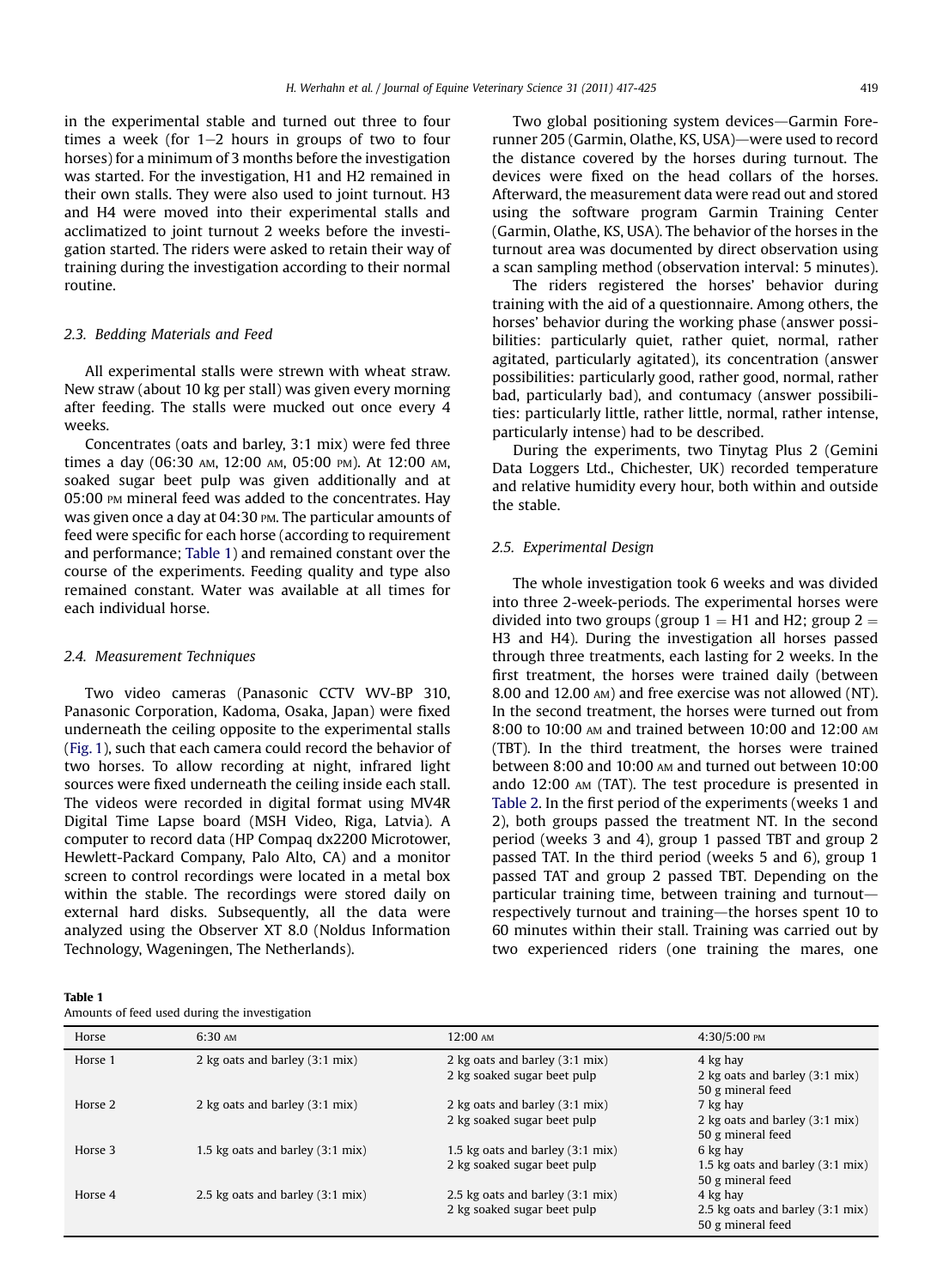<span id="page-3-0"></span>Table 2 Test procedure

| Period of time                                                                   | Group 1<br>(Horse $1 + 2$ )    | Group 2<br>$(Horse 3 + 4)$     |
|----------------------------------------------------------------------------------|--------------------------------|--------------------------------|
| Period 1 (week $1 + 2$ )<br>Period 2 (week $3 + 4$ )<br>Period 3 (week $5 + 6$ ) | NT<br><b>TAT</b><br><b>TRT</b> | NT<br><b>TBT</b><br><b>TAT</b> |

NT, no turnout; TAT, turnout after training; TBT, turnout before training.

training the geldings) who also rode the horses in competitions. The horses' behavior during turnout and training was recorded every other day for each group (one day group 1, next day group 2). Because the horses needed to get used to the new rhythm (turnout and training times), the first 3 days of each period were not analyzed.

## 2.6. Data Collection

Video recordings of the horses' behavior in the stalls were analyzed on 3 days of each period of the investigation. Because the horses were supposed to acclimatize to the treatment (rhythm of the day), the days at the end of the second week were chosen for behavior observation. Continuous observations were carried out by one person between 12:30 PM and 7:30 AM the next morning (19 hours), while all horses were in their stalls. Frequency, mean duration per appearance, and total duration within the 19 hours were documented for each type of behavior. The observed behaviors were grouped into nine categories: "eating" (including eating hay and concentrates), "standing alert" (including watching the surroundings attentively or nervously), "occupation with equipment" (investigating stall equipment like trough, salt block, etc.), "occupation with bedding" (investigating or eating bedding material), "dozing" (stand quietly, one hind leg relaxed), "sternal recumbency," and "lateral recumbency"; additionally, the frequencies of "aggressive behavior" (kicking, ears back, or biting directed at their neighbors) and "locomotion" (more than three steps without interruption) were recorded.

Direct observations were also carried out by one person and produced 22 behavior protocols in period 2 and 22 in period 3. The behaviors "standing/dozing," "standing/ watching," "standing/occupation," "walking," "trotting/ cantering," and social "interaction" were recorded in the protocols. The observed horses also carried global positioning system devices measuring the distance covered and the speed.

To create more concrete statements about the horses' willingness to perform out of the differentiated answers revealed by the questionnaire, the riders' answers about behavior during the working phase, including the horses' concentration and contumacy, were summarized into the feature "willingness to perform." In addition to the questionnaire, the total duration of training was documented.

## 2.7. Statistical Analysis

The statistical evaluation of the data was performed using the software program SAS 9.1 (SAS Inst. Inc., Cary, NC, USA). For all of the data, the analysis of variance of normally distributed data was computed using the general linear model (GLM) procedure. For data that could not be transformed into Gaussian distribution, influences of fixed effects and interactions were estimated using the NPAR1- WAY procedure and WILCOXON TWO-SAMPLE TEST to test the significance of the effects. The significance level was  $P \leq$ .05, and P-values between .05 and .1 were noted as tendencies (t-test).

In total, the video observations created 36 datasets (3 days in three treatments for four horses). The behavior data were transformed into Gaussian distribution if possible by the procedures shown in Table 3. For each of the behaviors, the fixed effects of horse and treatment (NT, TBT, TAT) and the interaction between "horse and treatment" were considered.

The direct observation of the horses during turnout generated 32 behavior protocols. In the analysis, as the observation interval was 5 minutes, each recorded behavior was considered to have lasted for 4.17% of the total turnout time (ie, for 5 minutes out of a total turnout of 120 minutes).

The behavior data had to be transformed into Gaussian distribution by taking the logarithm for the behavior "stand/dozing" and by taking the square root for the behavior "walk." The behaviors "social interaction" and "trot/canter" could not be transformed into Gaussian distribution. The fixed effects horse and treatment (TBT, TAT), turnout hour and the interaction between "horse and treatment," "horse and hour," and "hour and treatment" were considered for all the behaviors.

Measurements of the distance covered (km) and average speed (km/h) during turnout were available for 28 days. The data were available in Gaussian distribution. The fixed effects of horse and treatment, the interaction between "horse and treatment," and the covariable of the temperature were considered. Additionally, the coefficient of

## Table 3

Data transformation of the behavior patterns in the stable to create Gaussian distributions

| Transformation              | <b>Total Duration</b>                                  | Mean Duration                                                        | Frequency                                                                     |
|-----------------------------|--------------------------------------------------------|----------------------------------------------------------------------|-------------------------------------------------------------------------------|
| No transformation necessary | Occupation with bedding,<br>dozing, sternal recumbency | Dozing                                                               | Standing alert                                                                |
| Logarithm                   | Standing alert                                         | Standing alert, occupation<br>with bedding, eating                   | Occupation with bedding,<br>dozing, eating, locomotion,<br>sternal recumbency |
| Square root                 | Eating                                                 |                                                                      | Occupation with equipment                                                     |
| No transformation possible  | Occupation with equipment,<br>lateral recumbency       | Occupation with equipment, sternal<br>recumbency, lateral recumbency | Aggression, lateral recumbency                                                |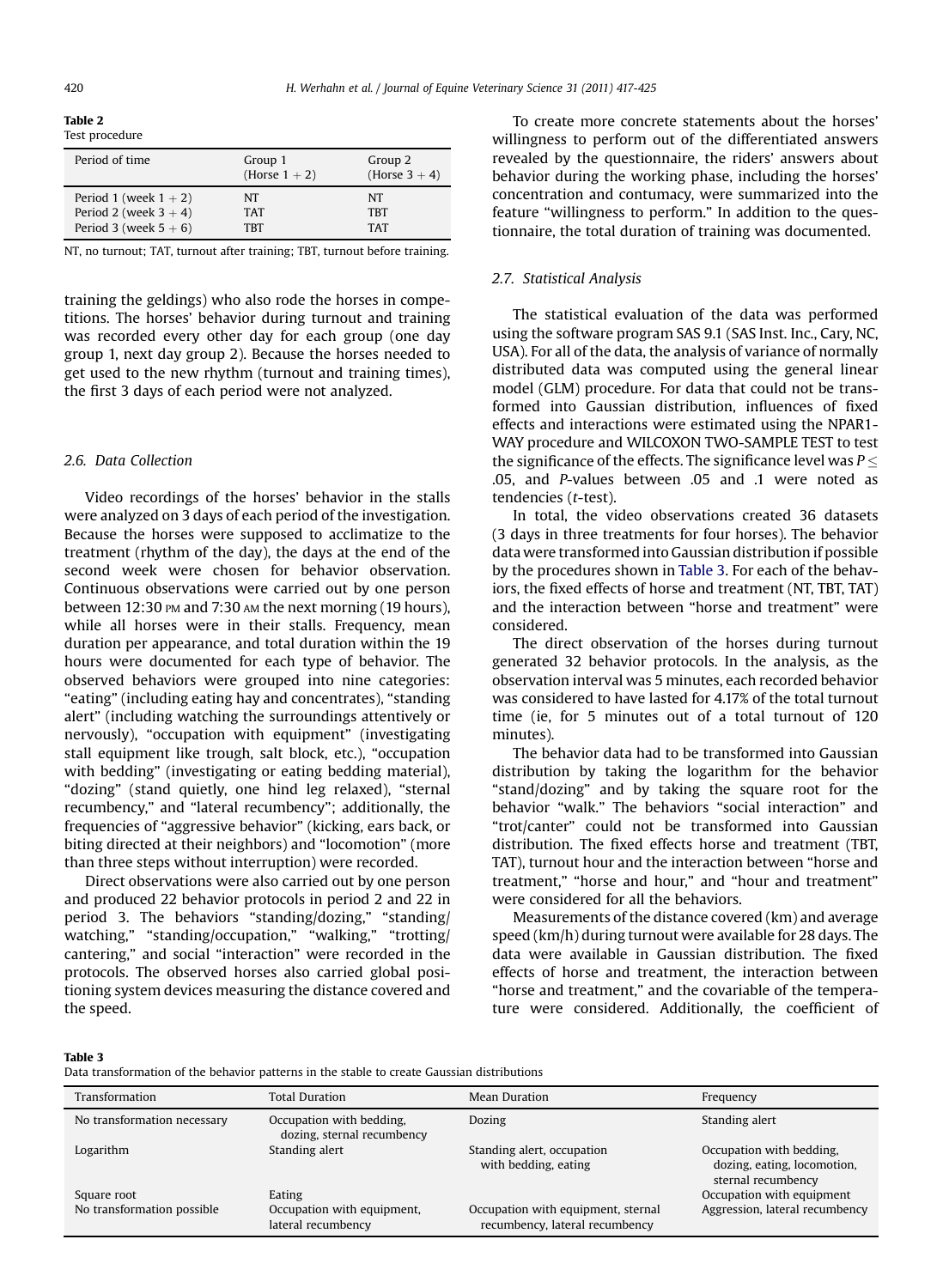correlation (Pearson's product-moment correlation coefficient, r) between distance and speed was computed.

Questioning the riders about the horses' willingness to perform produced 46 analyzable questionnaires. The data of the duration of training were available in normal distribution and the fixed effects of horse and treatment and the interaction between "horse and treatment" were considered. Additionally, the coefficient of correlation (Pearson's product-moment correlation coefficient, r) between the duration of training and the behavior of the horse in the working phase of training was computed.

## 3. Results

## 3.1. Behavior in the Stall

For the daily observation time of 19 hours, no significant differences could be found in total duration of the behaviors "standing alert," "occupation with bedding," "dozing," "sternal recumbency," "lateral recumbency," and "eating." Only "occupation with equipment" was performed significantly longer in the treatment NT compared with the treatments with turnout (TAT  $P = .0382$ ; TBT  $P = .0435$ ). The mean duration per appearance revealed significant differences in the behaviors "standing alert" and "dozing." In the treatment TAT, the mean duration of "standing alert" was significantly longer compared with the other treatments (NT:  $P = .0054$ ; TBT:  $P = .0272$ ). "Dozing" also showed the longest mean duration in the treatment TAT, which was significantly longer than "dozing" in the treatment NT ( $P =$ .0031). The treatments NT and TBT were not significantly different (Table 4). [Figure 2](#page-5-0) shows the mean frequency of appearance of the behaviors "standing alert," "aggression," "occupation with equipment," "occupation with bedding,"

"dozing," "sternal recumbency," and "lateral recumbency." All of the behaviors-except "occupation with bedding" $$ were performed most frequently in the treatment NT. The difference was significant as compared with the treatment TAT in the behaviors "aggression," "occupation with equipment," "dozing," and "sternal recumbency" ( $P \le .05$ ). "Occupation with equipment" was also performed significantly more frequently in the treatment NT as compared with the treatment TAT ( $P = .0071$ ), whereas "dozing" showed a tendency in this direction ( $P = .0856$ ). Tendencies showing the described direction also existed in "aggression" and "occupation with equipment"  $(0.1 < P > .05)$ . "Occupation with bedding" showed the least frequency in the treatment NT. The difference was significant as compared with both treatments with turnout ( $P < .05$ ). The behavior "locomotion" did not show any differences in frequency between the treatments.

## 3.2. Behavior During Turnout

The behavior of the horses during the 2-hour turnout is presented in [Figure 3](#page-5-0). In the treatment TBT, the horses showed significantly more active behavior during turnout, such as "walking" ( $P = .0278$ ) and "standing/watching" ( $P =$ .0122). If training happened before turnout (TAT), "walking" was reduced by 30.58% and "trotting/cantering" was reduced by 66.67%. Resting behavior like "standing/dozing" was performed significantly longer in the treatment TAT ( $P =$ .0013; extended by 58.88%). Social interaction was performed for about 13 minutes (16% of turnout time) as well as before after training. All behaviors were performed in both turnout hours, whereas "standing/occupation," "walking," "trotting/cantering," and "interaction" were performed slightly longer in the first hour and "standing/watching" and

#### Table 4

Total duration (hours) and mean duration per appearance (minutes) of the behaviors "standing alert," "occupation with equipment," "occupation with bedding," "dozing," "sternal recumbency," "lateral recumbency," and "eating" in the stable, subdivided according to treatment

| Behavior                  | Treatment  | n  | <b>Total Duration (Hours)</b> |       | Mean Duration (Minutes) |       |
|---------------------------|------------|----|-------------------------------|-------|-------------------------|-------|
|                           |            |    | LSM/M                         | SE/SD | LSM/M                   | SE/SD |
| Standing alert            | <b>NT</b>  | 12 | 2.16 <sup>a</sup>             | 0.33  | 6.38 <sup>a</sup>       | 0.87  |
|                           | <b>TAT</b> | 12 | 2.70 <sup>a</sup>             | 0.33  | 9.96 <sup>b</sup>       | 0.87  |
|                           | <b>TBT</b> | 12 | 1.92 <sup>a</sup>             | 0.33  | 7.22 <sup>a</sup>       | 0.87  |
| Occupation with equipment | NT         | 12 | 1.74 <sup>a</sup>             | 1.15  | 7.03 <sup>a</sup>       | 4.66  |
|                           | <b>TAT</b> | 12 | $0.55^{\rm b}$                | 1.08  | 4.72 <sup>a</sup>       | 6.66  |
|                           | TBT        | 12 | 0.62 <sup>b</sup>             | 0.63  | 5.48 <sup>a</sup>       | 5.03  |
| Occupation with bedding   | NT         | 12 | 4.81 <sup>a</sup>             | 0.41  | 16.82 <sup>a</sup>      | 1.97  |
|                           | <b>TAT</b> | 12 | 6.06 <sup>a</sup>             | 0.41  | 20.37 <sup>a</sup>      | 1.97  |
|                           | TBT        | 12 | 6.67 <sup>a</sup>             | 0.41  | 20.37 <sup>a</sup>      | 1.97  |
| Dozing                    | NT         | 12 | 4.13 <sup>a</sup>             | 0.31  | 16.73 <sup>a</sup>      | 1.93  |
|                           | <b>TAT</b> | 12 | 4.19 <sup>a</sup>             | 0.31  | 25.70 <sup>b</sup>      | 1.93  |
|                           | <b>TBT</b> | 12 | 4.90 <sup>a</sup>             | 0.31  | $20.38^{a,b}$           | 1.93  |
| Sternal recumbency        | NT         | 12 | 3.01 <sup>a</sup>             | 0.20  | $22.35^{\rm a}$         | 11.44 |
|                           | <b>TAT</b> | 12 | 2.51 <sup>a</sup>             | 0.20  | $21.62^{\rm a}$         | 13.32 |
|                           | TBT        | 12 | 2.58 <sup>a</sup>             | 0.20  | 23.64 <sup>a</sup>      | 14.36 |
| Lateral recumbency        | NT         | 12 | 0.24 <sup>a</sup>             | 0.24  | 2.40 <sup>a</sup>       | 2.04  |
|                           | <b>TAT</b> | 12 | 0.23 <sup>a</sup>             | 0.29  | 2.11 <sup>a</sup>       | 2.22  |
|                           | <b>TBT</b> | 12 | 0.21 <sup>a</sup>             | 0.15  | 2.66 <sup>a</sup>       | 2.39  |
| Eating                    | NT         | 12 | 3.04 <sup>a</sup>             | 0.40  | 25.29 <sup>a</sup>      | 5.90  |
|                           | <b>TAT</b> | 12 | 2.40 <sup>a</sup>             | 0.40  | 35.94 <sup>a</sup>      | 5.90  |
|                           | TBT        | 12 | 2.36 <sup>a</sup>             | 0.40  | 32.57 <sup>a</sup>      | 5.90  |

n, number of values; LSM, least squares means; SE, standard error; M, means; SD, standard deviation; NT, no turnout; TAT, turnout after training; TBT, turnout before training.

a,bLeast squares means/means within a behavior with different letters are significantly different ( $P < .05$ ).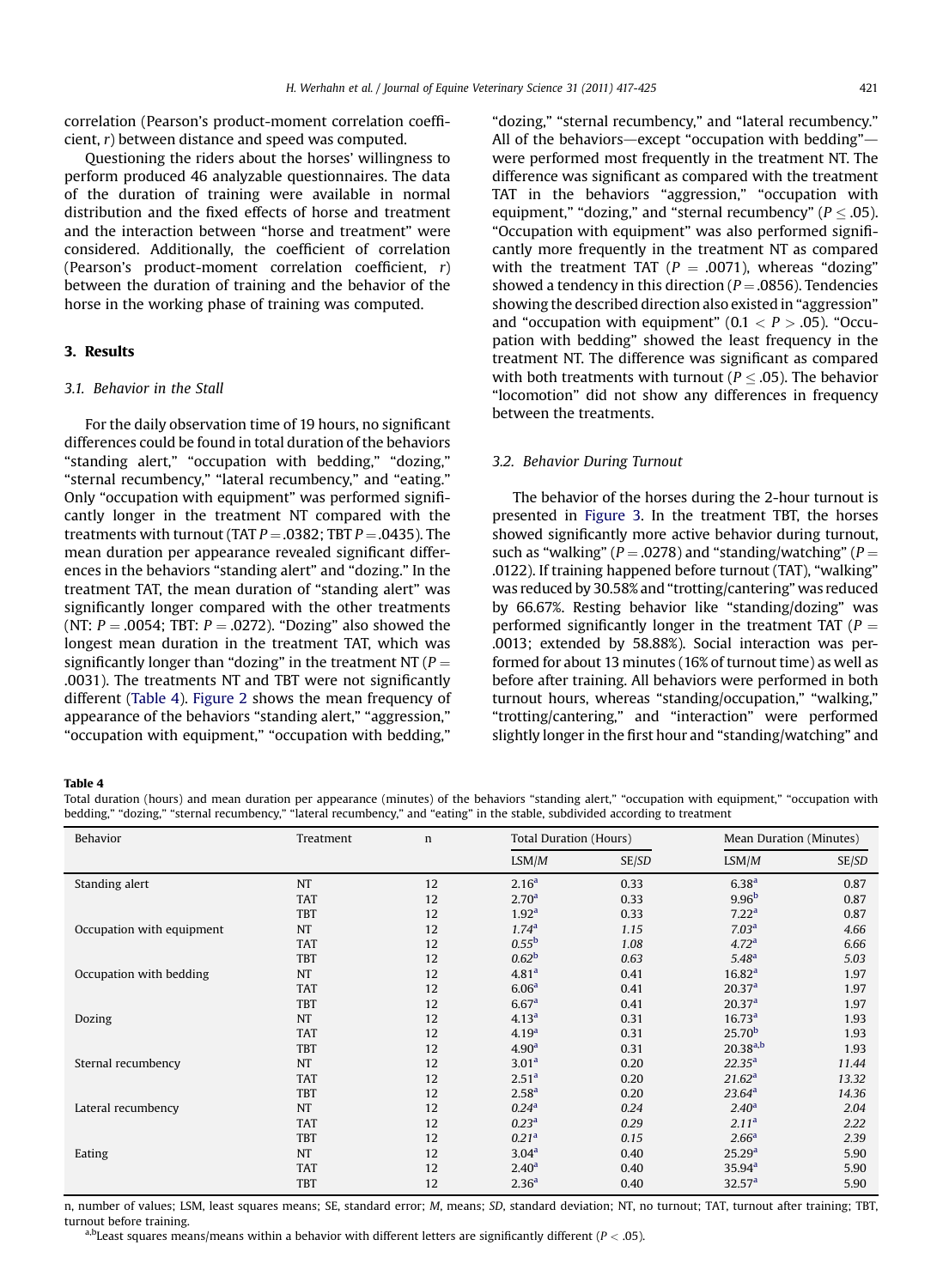<span id="page-5-0"></span>

Fig. 2. Least squares means and standard errors of the frequency of standing alert, occupation with equipment, occupation with bedding, dozing and sternal recumbency; median of the frequency of lateral recumbency and aggression, subdivided according to treatment (observation period 19 hours;  $n = 36$ ; NT, no turnout; TAT, turnout after training; TBT, turnout before training; a,  $b =$  least squares means/median within a behavior with different letters are significantly different  $[P < .05]$ ).

"standing/dozing" slightly longer in the second hour. The only significant differences between the first and second hour were found in TAT in the behaviors "standing/dozing" (significantly longer in the second hour;  $P = .0194$ ) and "standing/occupation" (significantly shorter in the second hour;  $P < .0001$ ).

## 3.3. Distance Covered During Turnout

The distance covered by the horses during turnout was significantly shorter when they had been trained before turnout (TAT) as compared with TBT ( $P = .0003$ ; Fig. 4). But the individual horses did not show the same reaction regarding the particular turnout time. H1 and H2 covered a significantly shorter distance in TAT ( $P = .0090$  and  $P =$ .0002, respectively). The distances of H3 and H4 were not



Fig. 3. Least squares means of percentage for the behaviors "standing/ dozing," "standing/watching," "standing/occupation," "walking" and means for the behaviors "trotting/cantering" and "interaction" during turnout subdivided according to turnout hour and treatment ( $n = 32$  [16 measurements in each treatment]; NT, no turnout; TAT, turnout after training; TBT, turnout before training; n.s., not significant; a,  $b =$  least squares means/ means within a behavior with different letters are significantly different; c,  $d =$  least squares means/means within the bar [first and second hour] with different letters are significantly different  $[P < .05]$ ).

significantly different ( $P = .1114$  and  $P = .3379$ , respectively), but H4 covered a longer distance when it was turned out after training (TAT). The distance covered during training did not significantly influence the distance covered during turnout ( $P = .4416$ ). The distance covered was significantly correlated to the speed the horses moved at during turnout ( $r = 1$ ;  $P < .0001$ ).

## 3.4. Willingness to Perform

The horses showed "good" willingness to perform most frequently in the treatment TBT and "bad" willingness to perform most frequently in the treatment NT ([Fig. 5](#page-6-0)). Hardly any variation in behavior was documented in the treatment TAT, the horses showed "normal" performance most frequently. The duration of training was significantly shorter in the treatments with turnout compared with the treatment NT ( $P < .02$ ). In addition, it was seen that the more quietly the horse behaved in the working phase of training, the shorter was the duration of training ( $r = 0.39$ ;  $P = .0085$ ).



Fig. 4. Least squares means and standard error of the distance covered during turnout subdivided according to treatment. P2 and P3 mark the research period in which each horse was subjected to the respective treatment ( $n = 28$ ; NT, no turnout; TAT, turnout after training; TBT, turnout before training; n.s., not significant; a,  $b =$  least squares means within a horse with different letters are significantly different  $[P < 0.05]$ ).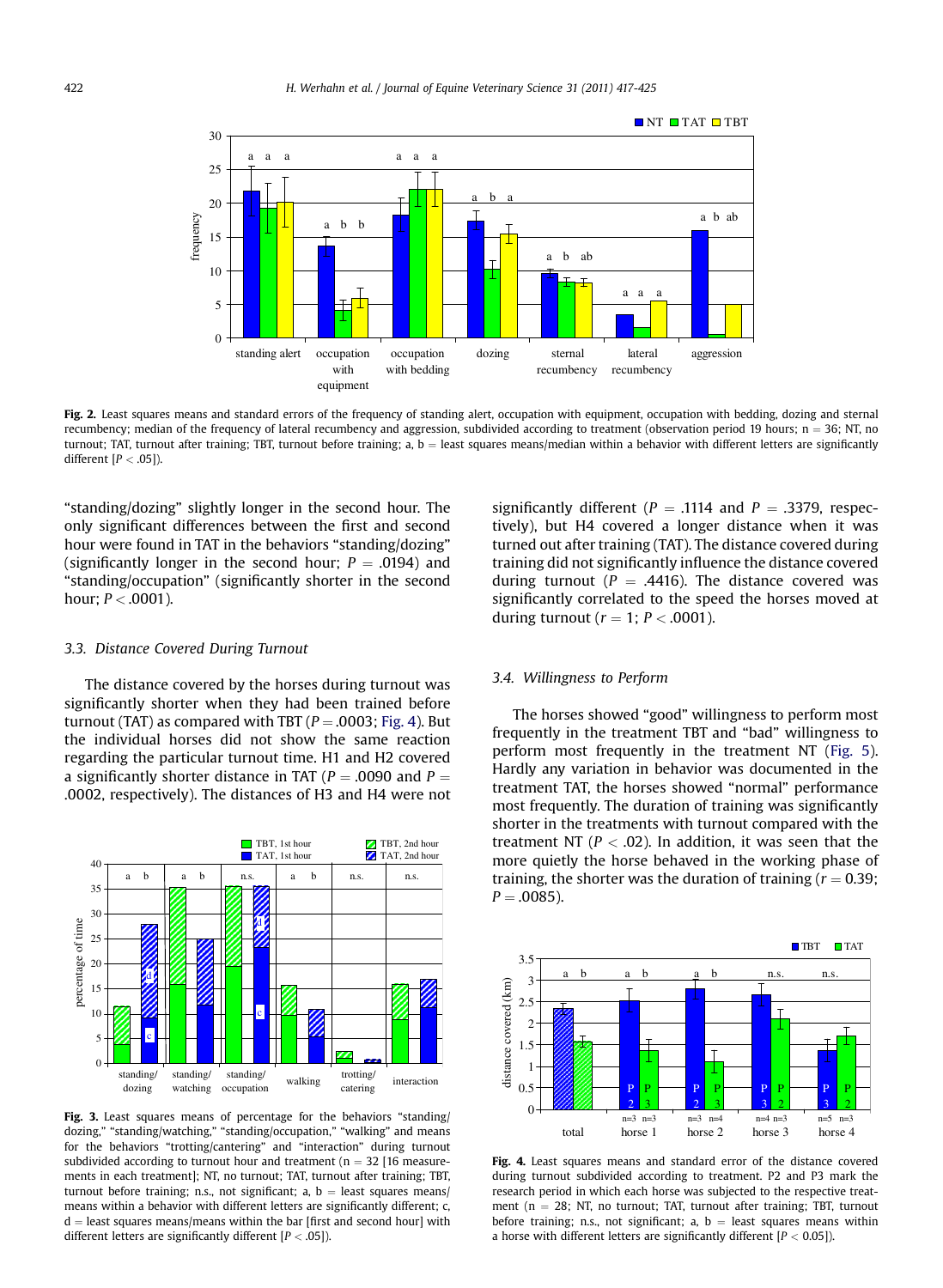<span id="page-6-0"></span>

Fig. 5. Left: Least squares means and standard error of the duration of training subdivided according to treatment (n = 44; a, b = least squares means with different letters are significantly different  $[P < .05]$ ). Right: Evaluations of willingness to perform (good, normal, bad) in percent subdivided according to treatment and horse (H1-H4). NT, no turnout; TAT, turnout after training; TBT, turnout before training.

## 4. Discussion

## 4.1. Behavior in the Stable

The total duration of the recorded behaviors in the stable was not influenced by the treatment. The observed total duration that the horses spent lying was almost exactly the same as that observed by Werhahn et al. [\[18\]](#page-7-0) for the riding horses in their group (between 2.5 and 3.0 hours). Similar results (between 2.5 and 3.5 hours spent lying) were shown by Kiley-Worthington [\[3\]](#page-7-0) in freeranging and stalled horses in different housing systems. The horses in the present study showed the highest frequency of appearance of all the behaviors in the treatment NT, although the total duration was not different. Therefore, the horses changed their behavior more frequently in this treatment, which indicates a greater degree of nervousness and restlessness [\[19\].](#page-8-0) The horses seemed to be unsettled as well. Earlier studies also registered that the prevention of exercise leads to an accumulation of unspent energy [\[20\]](#page-8-0), as does a long-term stay in stimulus-poor environments [\[21\]](#page-8-0). The decreased aggressive behavior against their neighbors in the treatments with turnout supports the observation of a more relaxed behavior in these horses. In the treatment TAT, the four horses showed the least frequency of all behaviors, which indicates the most relaxed behavior in this study. The relaxed behavior in this treatment was also observed during turnout (comparatively little activity and distance covered), whereas the horses' willingness to perform was predominantly evaluated as "normal."

#### 4.2. Behavior and Distance Covered During Turnout

The horses showed less activity, and thus covered a smaller distance during turnout, when training was carried out before turnout (TAT). This result indicates that training does fulfill the demand for exercise at least to some extent. This was also observed by Jørgensen and Bøe [\[15\]](#page-7-0) who found more time spent standing and less time spent

walking among horses on exercise days than on no exercise days. The fact that the horses still showed active behavior (walking, trotting, and cantering) when they were turned out after training (TAT), and thus still covered a certain distance (only about 35% less than before training), indicates that the demand for exercise was not fulfilled entirely by training. Chaya et al. [\[16\]](#page-7-0) also observed significantly more active behavior in a group of horses that was turned out once a week as compared with a group of horses that was turned out six times a week, although both groups were ridden daily. They concluded that riding is not a sufficient substitute for turnout. This hypothesis can be supported by the present study. According to Hogan et al. [\[20\]](#page-8-0), limiting natural behavior, particularly grazing opportunities, is linked to increased activity when turnout is allowed.

Against expectations, the distances covered by group 2 did not differ significantly between the treatments. As observed in group 1, it was expected that the horses would show considerably less locomotion activity when they are trained before they are turned out as compared with when they are turned out initially. The results in this study might have been caused by the order of the treatments. In the first period of the study, NT was allowed for either group, thus the horses accumulated unspent energy [\[20\]](#page-8-0), which was expressed in the second period of the study when they were turned out (group 1: TBT; group 2: TAT). Presumably, the horses performed a compensatory increase in locomotion as a consequence of their confinement. This reaction has been observed previously in horses [\[19,21\]](#page-8-0) and calves [\[22,14\]](#page-8-0). The fact that training was carried out next to the turnout area might have caused some distraction. But, because training was carried out at both turnout times, the effect was the same for both groups.

In the present study, the horses were not able to practice social interaction in the stable. The bars between the stalls only allowed visual and olfactory contact. The results indicate that social interaction is deployed independent of the particular time of turnout, as was shown for about 16% of the turnout time both before and after training. Because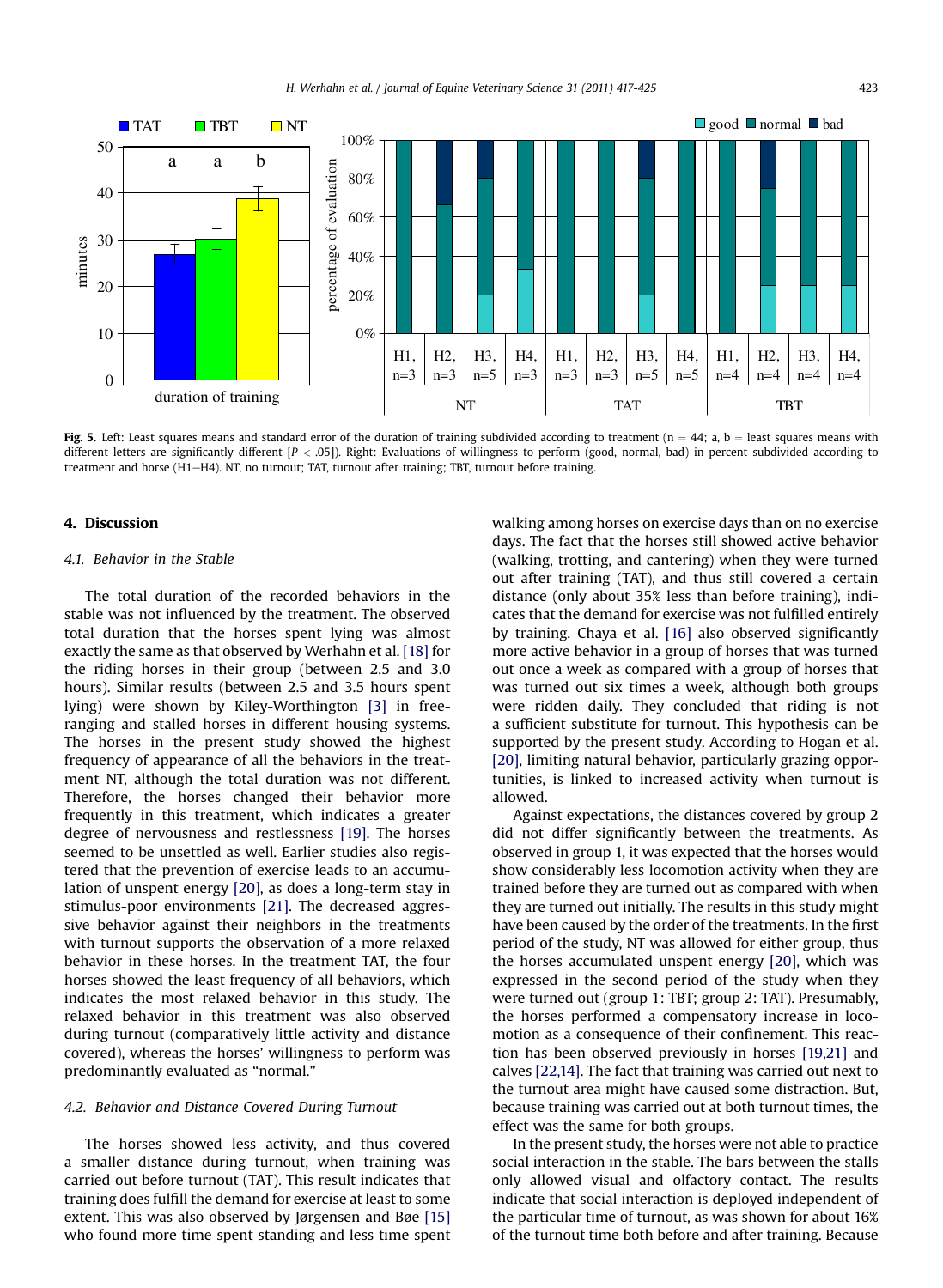<span id="page-7-0"></span>horses are gregarious animals, direct social interaction has great importance for their welfare. If direct contact is missing, horses easily develop stereotypic behavior or problems in handling occur [5]. The study supported this hypothesis because the horses showed more aggressive behavior when they did not have the possibility to practice social interactions during turnout.

## 4.3. Willingness to Perform

The analyses of the riders' evaluation of the horses' willingness to perform had the best results in the treatment TBT. In this treatment, the horses showed most frequently quiet behavior, good concentration, and little contumacy. Therefore, no findings on turnout having any negative effects on the willingness to perform were obtained. On the contrary, in the treatment NT, the horses showed a bad willingness to perform (increased restlessness and contumacy, decreased concentration) most frequently according to the riders' answers. Rivera et al. [\[23\]](#page-8-0) observed that young horses kept on pasture acclimatize easier to a training environment and equipment than those housed in a stable. They traced this observation back to the fact that horses on pasture train their ability to adapt to new situations better than those in a low-stimulus environment, such as a stable. The stalled horses also showed more activity, such as jumping and bucking, which was predicted by Hogan et al. [\[20\]](#page-8-0) as being the result of unspent energy as a result of stabling. In the present study, the significantly longest duration of training occurred in the treatment NT. Furthermore, it was found that the duration of training was extended when the horses behaved restlessly and/or were agitated during the working phase. This was also found to occur tendencially in the study by Rivera et al. [\[23\].](#page-8-0) The authors explained this observation with the longer time the stabled horses needed to habituate to the equipment. This cannot be the reason in the present study because the horses were used to training. The unspent energy as a result of stabling [\[20\]](#page-8-0) seems to also be an adequate explanation for the result in the present study.

## 5. Conclusions

In conclusion, the study shows that allowing or not allowing free exercise (ie, turnout) and the particular time of turnout affects the behavior of horses in the stable as well as those in training and during turnout. The behavior of the horses in the stable was more relaxed when turnout was allowed in addition to training. The behavior during training was also more relaxed and the willingness to perform was not negatively affected by turnout. Furthermore, the study indicates that training does not fulfill the exercise requirements of the horses. Regarding the risk of injury caused by free exercise, it is advised to allow TAT because locomotion activity is decreased with this order of events as compared with TBT. By contrast, the horses' willingness to perform was evaluated as being better when turnout was allowed before training (TBT).

Because of the manifold individual experiences encountered by a horse until it becomes a competition horse, riders and trainers need to decide which way of management is the best for each individual animal. Generally, it has to be

considered that for conventionally stalled horses, turnout in groups is the only possibility for them to perform social interactions, which is an essential element of natural behavior and so is of great importance for animal welfare.

#### Acknowledgments

The authors thank Ludwig Hecke and his team for enabling the experimental work to be done.

#### References

- [1] Korries OC. Untersuchung pferdehaltender Betriebe in Niedersachsen. Bewertung unter dem Aspekt der Tiergerechtheit bei Trennung in verschiedene Nutzungsgruppen und Beachtung haltungsbedingter Schäden [Examination of equine husbandry in Lower Saxony. Evaluation with regard to the species-specific needs of horses, differentiating between different uses and under consideration of the health damage caused by housing] [PhD thesis]. Germany: University of Veterinary Medicine Hanover; 2003.
- [2] Duncan P. Time-budgets of Camargue horses. Behaviour 1980;72:26-49.
- [3] Kiley-Worthington M. The behavior of horses in relation to management and training: towards ethologically sound environments. J Equine Vet Sci (USA) 1990;10:62-71.
- [4] Sambraus HH. Nutztierethologie: das Verhalten landwirtschaftlicher Nutztiere - eine angewandte Verhaltenskunde für die Praxis [Domestic animal ethology. The behaviour of farm animals - a textbook of applied animal behaviour]. Berlin, Hamburg: Paul Parey Verlag; 1978.
- [5] BMELV. Leitlinien zur Beurteilung von Pferdehaltungen unter Tierschutzgesichtspunkten [Guidelines to evaluate housing systems for horses regarding aspects of animal welfare]. Edited by the Bundesministerium für Ernährung Landwirtschaft und Verbraucherschutz [German Ministry for Nutrition, Agriculture and Consumer Protection]; 2009. Available at: [http://www.bmelv.de/](http://www.bmelv.de/SharedDocs/Downloads/Landwirtschaft/Tier/Tierschutz/GutachtenLeitlinien/HaltungPferde.pdf?__blob=publicationFile) [SharedDocs/Downloads/Landwirtschaft/Tier/Tierschutz/Gutachten](http://www.bmelv.de/SharedDocs/Downloads/Landwirtschaft/Tier/Tierschutz/GutachtenLeitlinien/HaltungPferde.pdf?__blob=publicationFile) [Leitlinien/HaltungPferde.pdf?\\_\\_blob=publicationFile.](http://www.bmelv.de/SharedDocs/Downloads/Landwirtschaft/Tier/Tierschutz/GutachtenLeitlinien/HaltungPferde.pdf?__blob=publicationFile) Accessed 15 May, 2010.
- [6] Hertsch B. Belastungserscheinungen am Bewegungsapparat bei Dressur-, Spring- und Vielseitigkeitspferden [The appearance of stress effects in the locomotor system of dressage, show jumping and eventing horses]. Dtsch Tierärztl Wschr 1992;99:36-9.
- [7] Bell RA, Nielsen BD, Waite K, Rosenstein D, Orth M. Daily access to pasture turnout prevents loss of mineral in the third metacarpus of Arabian weanlings. J Anim Sci 2001;79:1142-50.
- [8] Arnemann S. Haltung von Sportpferden unter besonderer Berücksichtigung der Leistung [Housing of competition horses with particular consideration to performance] [PhD thesis]. Germany: University of Veterinary Medicine Hanover; 2003.
- [9] Mair TS, Derksen FJ. Chronic obstructive pulmonary disease: a review. Equine Vet Educ 2000;12:35-44.
- [10] Holcombe SJ, Jackson C, Gerber V, Jefcoat A, Berney C, Eberhardt S, et al. Stabling is associated with airway inflammation in young Arabian horses. Equine Vet J 2001;33:244-9.
- [11] McGreevy PD, French NP, Nicol CJ. The prevalence of abnormal behaviours in dressage, evening and endurance horses in relation to stabling. Vet Rec 1995;137:36-7.
- [12] Cooper JJ, Mason GJ. The identification of abnormal behaviour and behavioural problems in stabled horses and their relationship to horse welfare: a comparative review. Equine Vet J 1998;27:5-9.
- [13] Bachmann L Audige L, Stauffacher M, Risk factors associated with behavioural disorders of crib-biting, weaving and box-walking in Swiss horses. Equine Vet J 2003;35:158-63.
- [14] Dellmeier GR, Friend TH, Gbur EE. Comparison of four methods of calf confinement: part II. Behav J Anim Sci 1985;60:1102-9.
- [15] Jørgensen GH, Bøe KE. A note on the effect of daily exercise and paddock size on the behavior of domestic horses (Equus caballus). Appl Anim Behav Sci 2007;107:166-73.
- [16] Chaya L, Cowan E, McGuire B. A note on the relationship between time spent in turnout and behaviour during turnout in horses (Equus caballus). Appl Anim Behav Sci 2006;98:155-60.
- [17] Caanitz H, O'Leary L, Houpt KA, Petersson K, Hintz H. Effect of exercise on equine behavior. Appl Anim Behav Sci 1991;31:1-12.
- [18] Werhahn H, Hessel EF, Bachhausen I, van den Weghe HF. Effects of different bedding materials on the behavior of horses housed in single stalls. J Equine Vet Sci 2010;30:425-31.